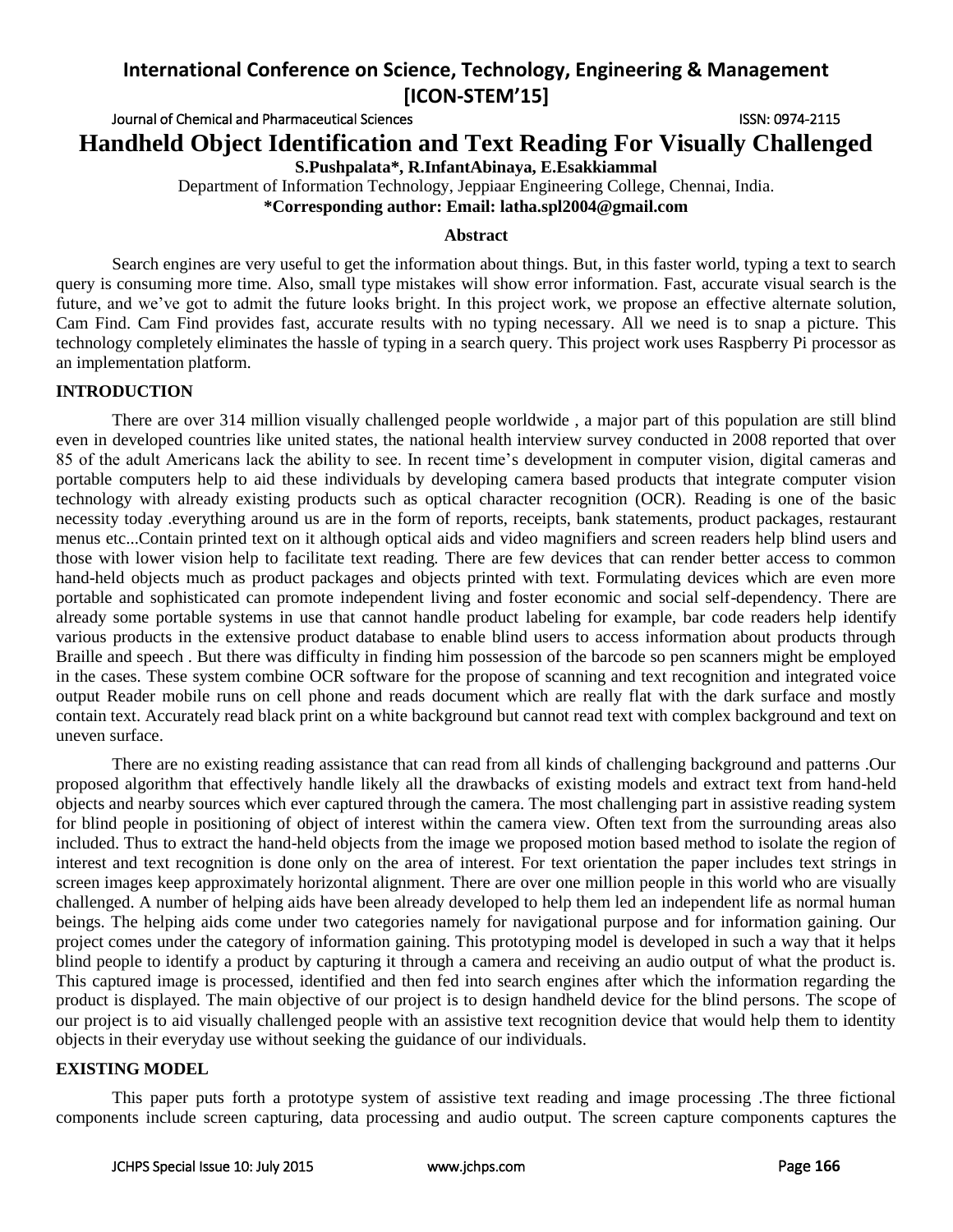## Journal of Chemical and Pharmaceutical Sciences ISSN: 0974-2115

scene by motion- based object-deduction using a camera attached to a pair of sun glasses and 'R' denote the calculated foreground object at the each frame. The object of interest is localized by the mean of foreground .Data processing component deploy our proposed algorithms that include object of interest , text localization to obtain image region containing text and to convert the intensified text into readable codes. Mini laptops are used as the processing device in the current prototype. The audio output components read the recognized text code. The Bluetooth ear piece facilitates speech output. The drawback death with these systems is that it is a complex and heavy device and the blind people found it difficult to carry it along with it. The internal architecture consisted of 8051 microcontroller and separate chips for CPU, GPU, and USB controller, RAM which made this model heavy and complicated. Thus our proposed work deals with designing a device which would be handy and easily portable for visually impaired people to carry it along.

### **FUTURE WORK**

The Raspberry Pi is a credit card sized single computer or Sock uses ARM1176JZF-S core. SoC, or System on a Chip, is a method of placing all necessary electronics for running a computer on a single chip. Instead of having an individual chip for the CPU, GPU, USB controller, RAM everything is compressed down into one tidy package. Raspberry Pi needs an Operating system to start up. In the aim of cost reduction, the Raspberry Pi omits any on-board non-volatile memory used to store the boot loaders, Linux Kernels and file systems as seen in more traditional embedded systems. Rather, a SD/MMC card slot is provided for this purpose. After boot load, as per the application program Raspberry Pi will get execute.

## **FUNCTIONS OF INTERNAL COMPONENTS:**

**SOC:** Broadcom BCM2835 → High Definition Embedded Multimedia Application Processor.

**Power Supply:** Micro USB power supply

5v, 700mA=3.5w which is less than a bulb. Standard charging port. Universal charging solution by GSMA.

**Monitor:** Supports only HDMI. Old analogous TV, modern Digital TV desktop monitor or even your Smartphone as a display.

**Sd Memory Card:** Min 2GB, expandable up to 32GB. Supports only Linux as Fedora, Archlinux & Desbian. Desbian is the most recommended one; the reason is it supports python programming language. The Raspberry Pi versions of kernels are as follows: Fedora – Pidora, Desbian – Raspbian.



**Figure.1. Functional Components of Rasberry pi**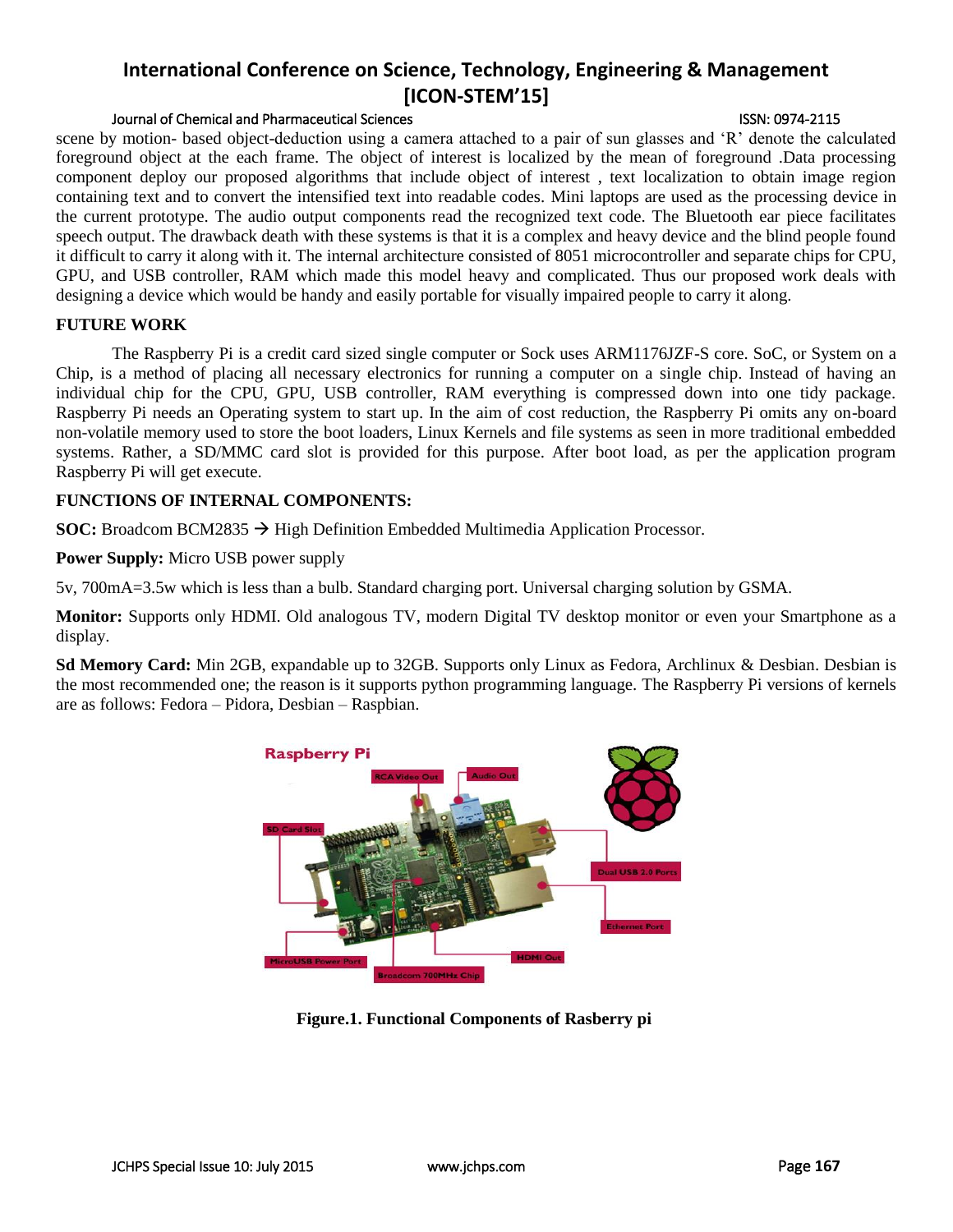Journal of Chemical and Pharmaceutical Sciences ISSN: 0974-2115



**Figure.2.Modules**

## **FUNCTIONAL MODULES**

**1. Image Capturing:** The object from which the text label has to be extracted is captured using a mini-camera which is embedded within our device.

**2. Text Extraction:** Text from the captured image is extracted using a MATLAB PLATFORM.

**2.1: Read Image:** This cell of codes read the image to

## **MATLAB workspace:**

**2.2: Convert to grayscale image:** This cell of codes converts the RGB to gray.

**2.3: Convert to binary image:** This cell of codes converts the gray to binary image.

**2.4: Edge detection:** This cell of codes detects the edge of the image.

**2.5: Morphology:** This cell of codes performs the image dilation and image filling on the image.

**2.6: Blobs analysis:** This cell of codes finds all the objects on the image, and finds the properties of each object.

## **2.7: Plot the Object Location:**

**3. Voice Chip:** This cell of codes plots the object locations. We're recovering sounds from objects," he says. "That gives us a lot of information about the sound that's going on around the object, but it also gives us a lot of information about the object itself, because different objects are going to respond to sound in different ways."

**Voice module:** This is a new and enhanced 8 channel recordable voice module. Each channel can hold up to 1 minute of recorded voice and/or music with a combined total record time of 8 minutes. Recording is quick and easy using the built-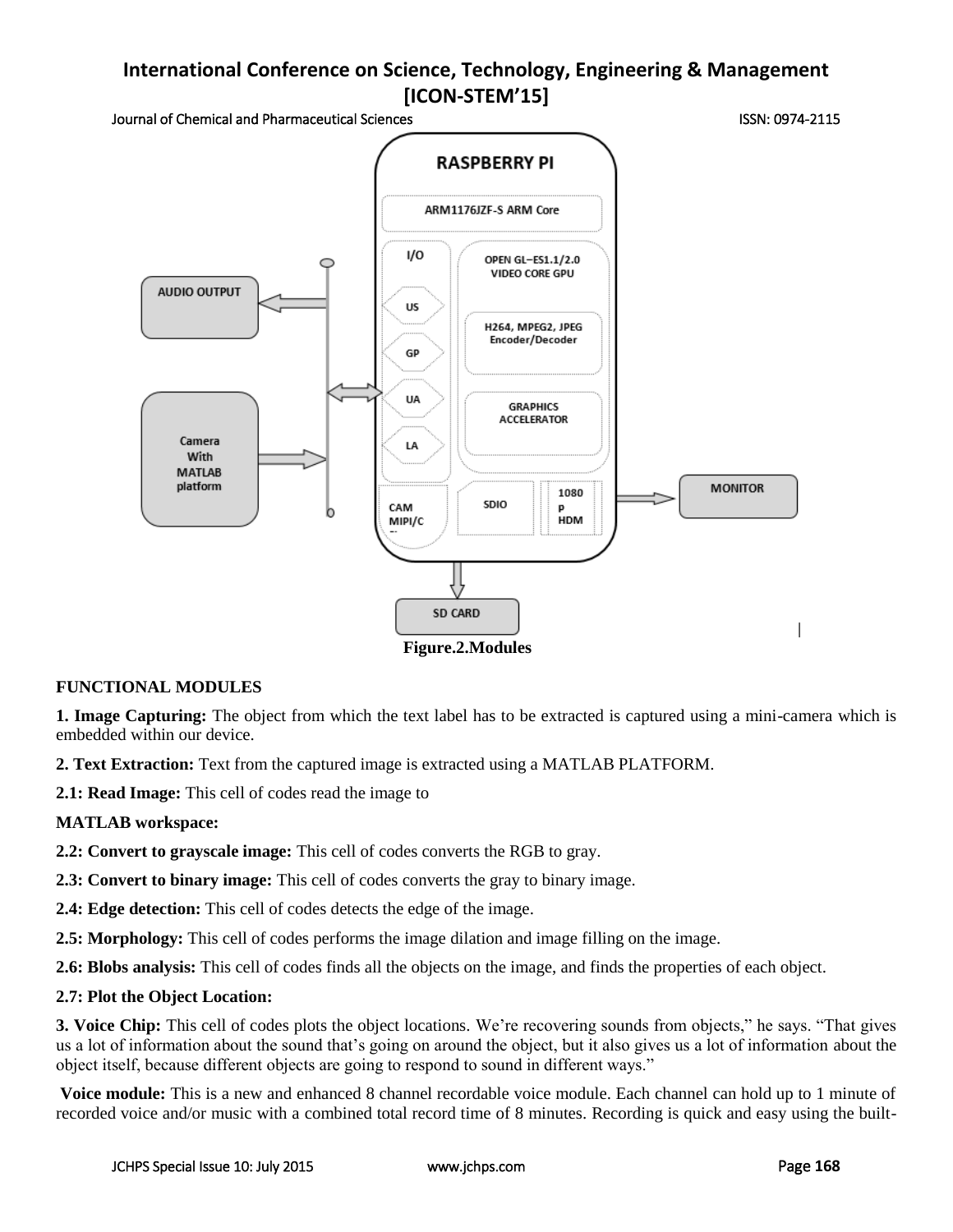## Journal of Chemical and Pharmaceutical Sciences **ISSN: 0974-2115** ISSN: 0974-2115

in microphone and push to record button.A line-level output jack allows connection to external amplifiers, audio equipment, and paging systems.

**Data flow diagram:** The data flow diagram clearly explains the flow of the process and also explains how the system works.









**Feature Extraction:** The serial communication unit contains MAX 232 IC and two serial ports. One serial port connects the GSM module and another port connects the GPS module**.** Serial communication is basically the transmission or reception of data one bit at a time. Today's computers generally address data in bytes or some multiple thereof. A byte contains 8 bits. A bit is basically either a logical 1 or zero. Every character on this page is actually expressed internally as one byte. The serial port contains an electronic chip called a Universal Asynchronous Receiver/Transmitter (UART) that the conversion. The Video Core MMU maps the ARM physical address space to the bus address space seen by Video Core. The bus addresses for RAM are set up to map onto the uncached1 bus address range on the Video Core starting at 0xC0000000. Physical addresses range from 0x20000000 to 0x20FFFFFF for peripherals. The bus addresses for peripherals are set up to map onto the peripheral bus address range starting at 0x7E000000. Thus a peripheral advertised here at bus address 0x7Ennnnnn is available at physical address 0x20nnnnnn. 1.2.4 Bus addresses the peripheral addresses specified in this document are bus addresses. Software directly accessing peripherals must translate these addresses into

# **LBP Process Flow**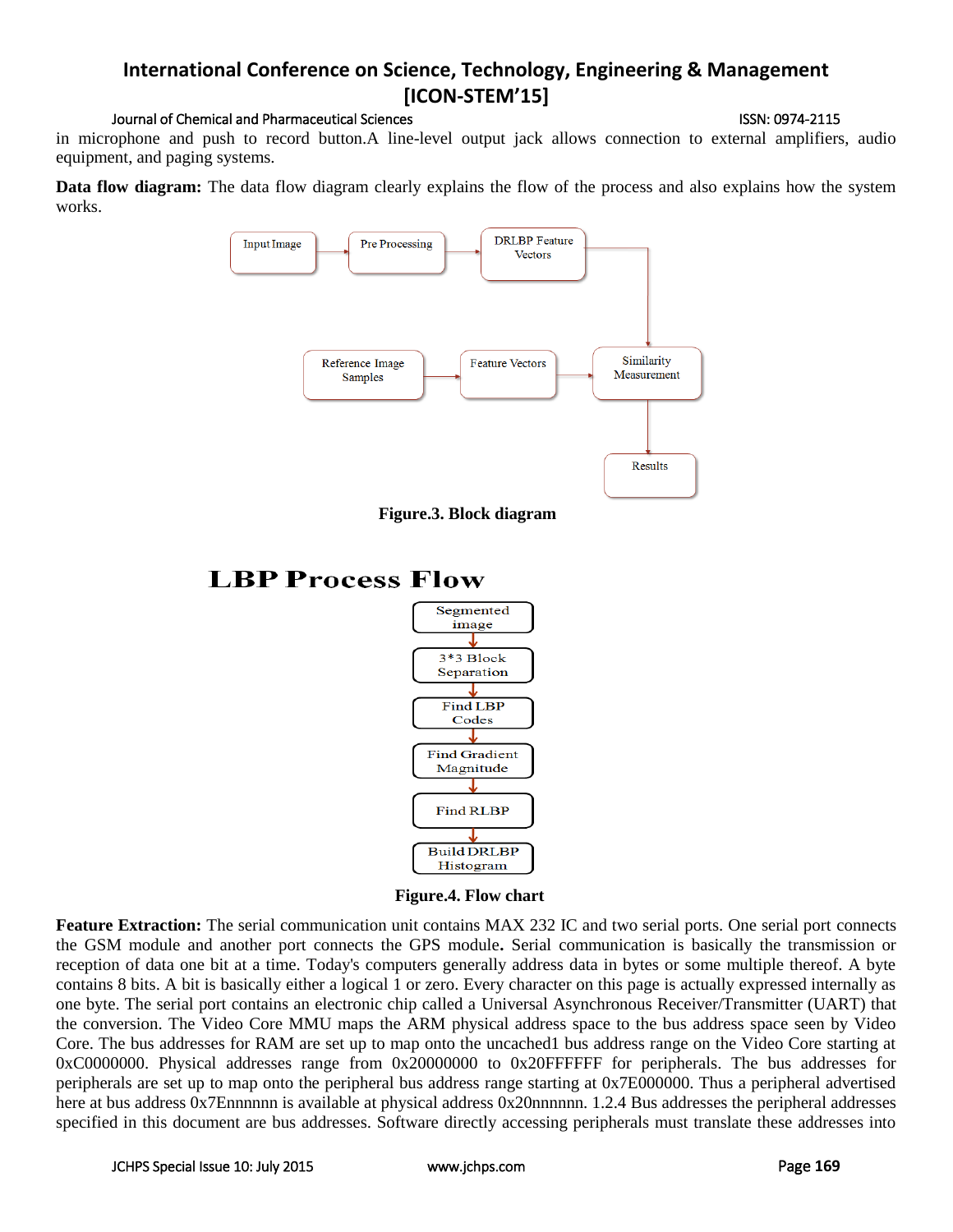### Journal of Chemical and Pharmaceutical Sciences ISSN: 0974-2115

physical or virtual addresses, as described above. Software accessing peripherals using the DMA engines must use bus addresses.

**Micro-controller:** When you buy a Raspberry Pi, you are essentially buying an assembled printed circuitboard. It does not even include a power supply or operating system. By getting Raspberry Pi set up andready for use.Because the Raspberry Pi just uses standard USB keyboards and mice, most of the setupis pretty straightforward, so we will concentrate on those tasks that are specific to the Raspberry Pi.



**Figure.5.Raspberry pi Microcontroller**

**MATLAB:** MATLAB is for image analysis, image segmentation, image enhancement, noise reduction, geometric transformations, and image registration. Many toolbox functions support multicore processors, GPUs, and C-code generation. Image processing is a method to convert an image into digital form and perform some operations on it, in order to get an enhanced image or to extract some useful information from it. It is a type of signal dispensation in which input is image, like video frame or photograph and output may be image or characteristics associated with that image. Usually Image Processing system includes treating images as two dimensional signals while applying already set signal processing methods to them. It is among rapidly growing technologies today, with its applications in various aspects of a business.

## **Techniques used:**

**Derivation of generic LBP:** The learning vector quantization based approach still has certain unfortunate properties that make its use difficult. First, the differences Mappings of the LBP Labels: Uniform Patterns In many texture analysis applications it is desirable to have features that are invariant or robust to rotations of the input image. As the LBPP,R patterns are obtained by circularly sampling around the center pixel, rotation of the input image has two effects: each local neighborhood is rotated into other pixel location, and within each neighborhood, the sampling points on the circle surrounding the center point are rotated into a different orientation. Another extension to the original operator uses so called uniform patterns. For this, a uniformity measure of a pattern is used: U ("pattern") is the number of bitwise transitions from 0 to 1 or vice versa when the bit pattern is considered circular. A local binary pattern is called uniform if its uniformity measure is at most 2. For example, the patterns 00000000 (0 transitions), 01110000 (2 transitions) and 11001111 (2 transitions) are uniform whereas the patterns 11001001 (4 transitions) and 01010011 (6 transitions) are not. In uniform LBP mapping there is a separate output label for each uniform pattern and all the non-uniform patterns are assigned to a single label. Thus, the number of different output labels for mapping for patterns of P bits is  $P(P - 1) + 3$ . For instance, the uniform mapping produces 59 output labels for neighborhoods of 8 sampling points, and 243 labels for neighborhoods of 16 sampling points. The reasons for omitting the non-uniform patterns are twofold. First, most of the local binary patterns in natural images are uniform. Ojala et al. noticed that in their experiments with texture images,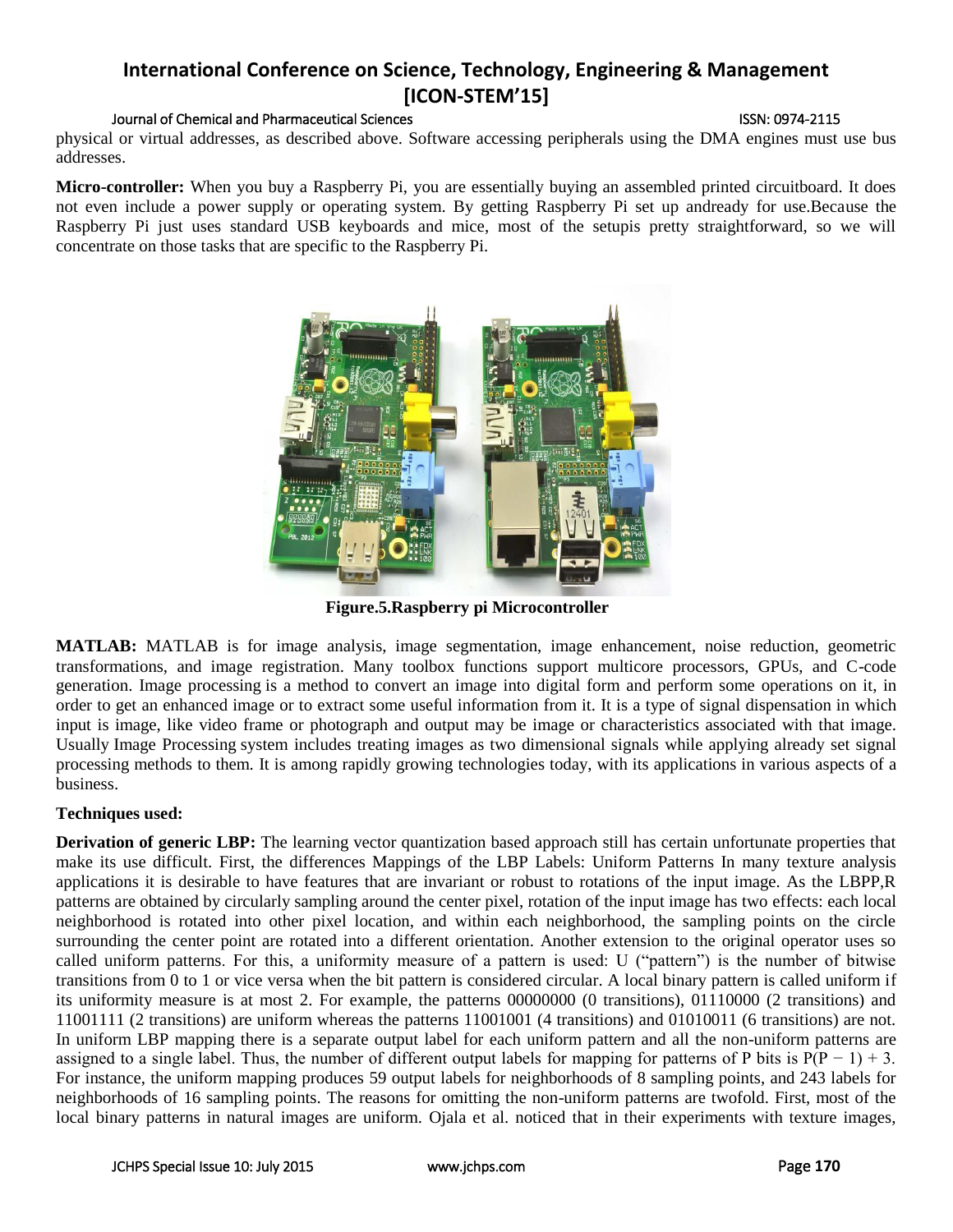## Journal of Chemical and Pharmaceutical Sciences ISSN: 0974-2115

uniform patterns account for a bit less than 90% of all patterns when using the (8, 1) neighborhood and for around 70% in the (16, 2) neighborhood. In experiments with facial images it was found that 90.6% of the patterns in the (8, 1) neighborhood and 85.2% of the patterns in the (8, 2) neighborhood are uniform. The second reason for considering uniform patterns is the statistical robustness. Using uniform patterns instead of all the possible patterns has produced better recognition results in many applications. On one hand, there are indications that uniform patterns themselves are more stable, i.e. less prone to noise and on the other hand, considering only uniform patterns makes the number of possible LBP labels significantly lower and reliable estimation of their distribution requires fewer samples. The uniform patterns allows to see the LBP method as a unifying approach to the traditionally divergent statistical and structural models of texture.

Eachpixel is labeled with the code of the texture primitive that best matches the local neighborhood. Thus each LBP code can be regarded as a micro-texton. Local primitives detected by the LBP include spots, flat areas, edges, edge ends, curves and so on. The combination of the structural and statistical approaches stems from the fact that the distribution of micro-textons can be seen as statistical placement rules. The LBP distribution therefore has both of the properties of a structural analysis method: texture primitives and placement rules. On the other hand, the distribution is just a statistic of a non-linearly filtered image, clearly making the method a statistical one. For these reasons, the LBP distribution can be successfully used in recognizing a wide variety of different textures, to which statistical and structural methods have normally been applied separately Rotational Invariance Let UP (n,r) denote a specific uniform LBP pattern. The pair  $(n,r)$  specifies a uniform pattern so that n is the number of 1-bits in the pattern and r is the rotation of the pattern. Now if the neighborhood has P sampling points, n gets values from 0 to  $P + 1$ , where  $n = P + 1$  is the special label marking all the non-uniform patterns. Furthermore, when  $1 \le n \le P - 1$ , the rotation of the pattern is in the range  $0 \le r \le P$  $-1$ . Let I  $\alpha$ ° (x,y) denote the rotation of image I(x,y) by  $\alpha$  degrees. Under this rotation, point (x,y) is rotated to location (x ,y ). A circular sampling neighborhood on points  $I(x,y)$  and  $I \alpha<sup>°</sup>$  (x,y) also rotates by  $\alpha$  If the rotations are limited to integer multiples of the angle between two sampling points, i.e.  $\alpha = a \, 360^\circ \, P$ ,  $a = 0, 1,...,P-1$ , this rotates the sampling neighborhood by exactly a discrete steps. Therefore the uniform pattern UP  $(n,r)$  at point  $(x,y)$  is replaced by uniform pattern UP  $(n,r + a \mod P)$  at point  $(x, y)$  of the rotated image. From this observation, the original rotation invariant LBPs introduced in and newer, histogram transformation based rotation invariant features described in can be derived.

**Histogram Transformation:** The rotation invariant LBP descriptor discussed above defined a mapping for individual LBP codes so that the histogram of the mapped codes is rotation invariant. In this section, a family of histogram transformations is presented that can be used to compute rotation invariant features from a uniform LBP histogram. Consider the uniform LBP histograms hI (UP  $(n,r)$ ). The histogram value hI at bin UP  $(n,r)$  is the number of occurrences of uniform pattern UP (n,r) in image I. If the image I is rotated by  $\alpha = a \cdot 360\degree$  P, this rotation of the input image causes a cyclic shift in the histogram along each of the rows, hI  $\alpha \circ (UP(n,r+a)) = hI(UP(n,r))$ . (2.14) For example, in the case of 8 neighbor LBP, when the input image is rotated by  $45<sup>$  $$\degree$ *,* the value from histogram bin U8(1, 0) = 000000001b moves to</sup>$ bin  $US(1, 1) = 00000010$ b, the value from bin U8(1, 1) to bin U8(1, 2), etc. Therefore, to achieve invariance to rotations of input image, features computed along the input histogram rows and are invariant to cyclic shifts can be used. Discrete Fourier Transform is used to construct these features. Let  $H(n, \cdot)$  be the DFT of nth row of the histogram hI (UP (n,r)), i.e. H(n,u) = P −1 r=0 hI (UP (n,r))e-i2 $\pi$ ur/P . (2.15) In [6] it was shown that the Fourier magnitude spectrum  $|H(n,u)| =$  $H(n,u)H(n,u)$  (2.16) of the histogram rows results in features that are invariant to rotations of the input image. Based on this property, an LBP-HF feature vector consisting of three LBP histogram values (all zeros, all ones, non-uniform) and Fourier magnitude spectrum values was defined. The feature vectors have the following form: fvLBP-HF =  $[|H(1, \cdot)|]$ 0)|,...,|H(1,P/2)|, ..., |H(P − 1, 0)|,...,|H(P − 1,P/2)|, h(UP (0, 0)),h(UP (P, 0)),h(UP (P + 1, 0))]1×((P-1)(P/2+1)+3). It should also be noted that the Fourier magnitude spectrum contains rotation invariant uniform pattern features LBPriu2 as a subset, since  $|H(n, 0)| = P -1$  r=0 hI (UP  $(n,r)$ ) = hLBPriu2 (n). Complementary Contrast Measure Contrast is a property of texture usually regarded as a very important cue for human vision, but the LBP operator by itself totally ignores the magnitude of gray level differences. In many applications, for example in industrial visual inspection, illumination can be accurately controlled. In such cases, a purely gray-scale invariant texture operator may waste useful information, and adding gray-scale dependent information may enhance the accuracy of the method. In a more general view, texture is distinguished not only by texture patterns but also the strength of the patterns. Texture can thus be regarded as a twodimensional phenomenon characterized by two orthogonal properties: spatial structure (patterns) and contrast (the strength of the patterns). Pattern information is independent of the gray scale, whereas contrast is not. On the other hand, contrast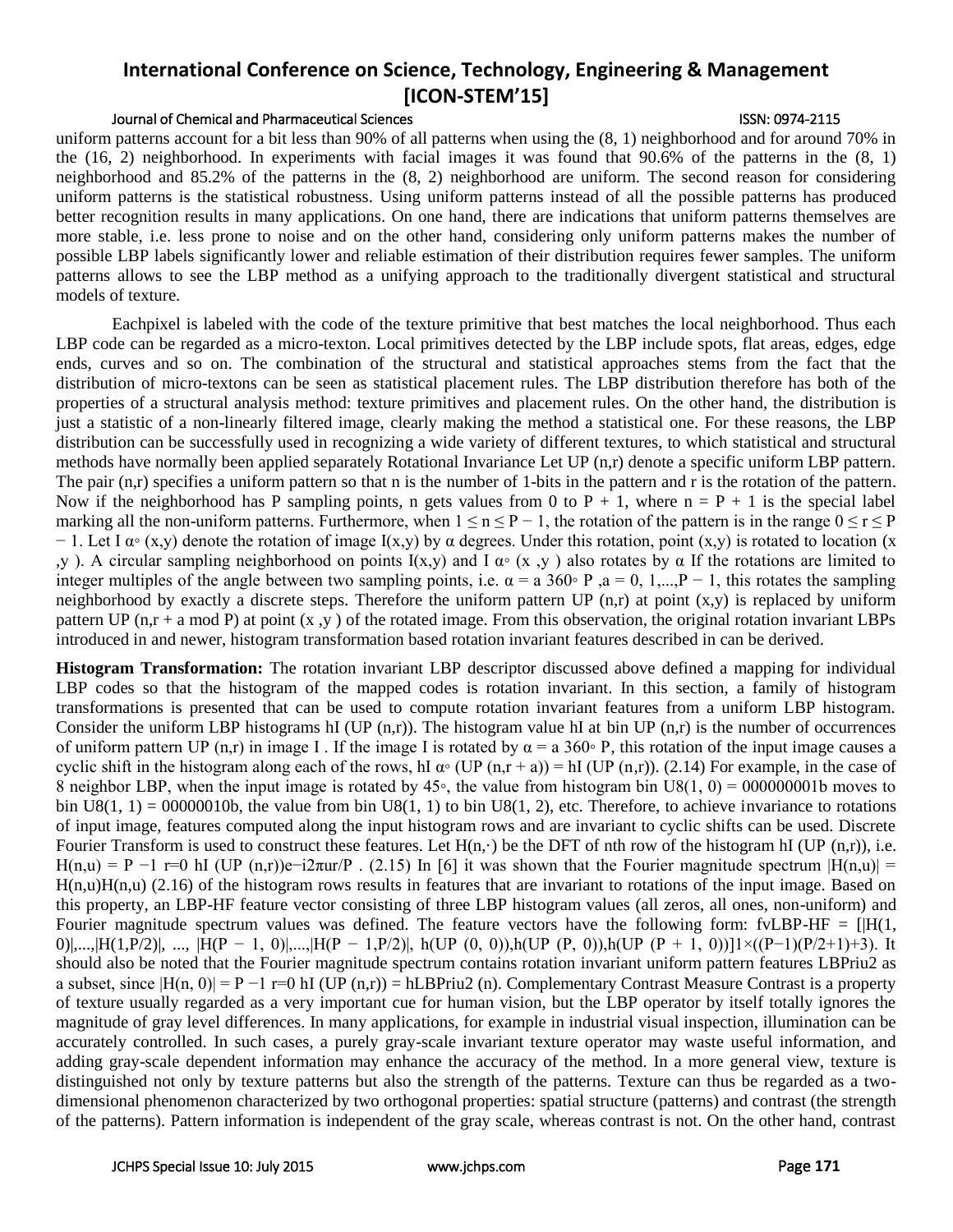## Journal of Chemical and Pharmaceutical Sciences ISSN: 0974-2115

is not affected by rotation, but patterns are, by default. These two measures supplement each other in a very useful way. The LBP operator was originally designed just for this purpose: to complement a gray-scale dependent measure of the "amount" of texture.

Since contrast is measured locally, the measure can resist even intra-image illumination variation as long as the absolute gray value differences are not much affected. A rotation invariant description of texture in terms of texture patterns and their strength is obtained with the joint distribution of LBP and local variance, denoted as LBPriu2 P1,R1 /VARP2,R2. Typically, the neighborhood parameters are chosen so that  $P1 = P2$  and  $R1 = R2$ , although nothing prevents one from choosing different values. Variance measure has a continuous-valued output; hence, quantization of its feature space is needed. This can be done effectively by adding together feature distributions for every single model image in a total distribution, which is divided into B bins having an equal number of entries. Hence, the cut values of the bins of the histograms correspond to the (100/B) percentile of the combined data.

### **SCREENSHOT**







c d